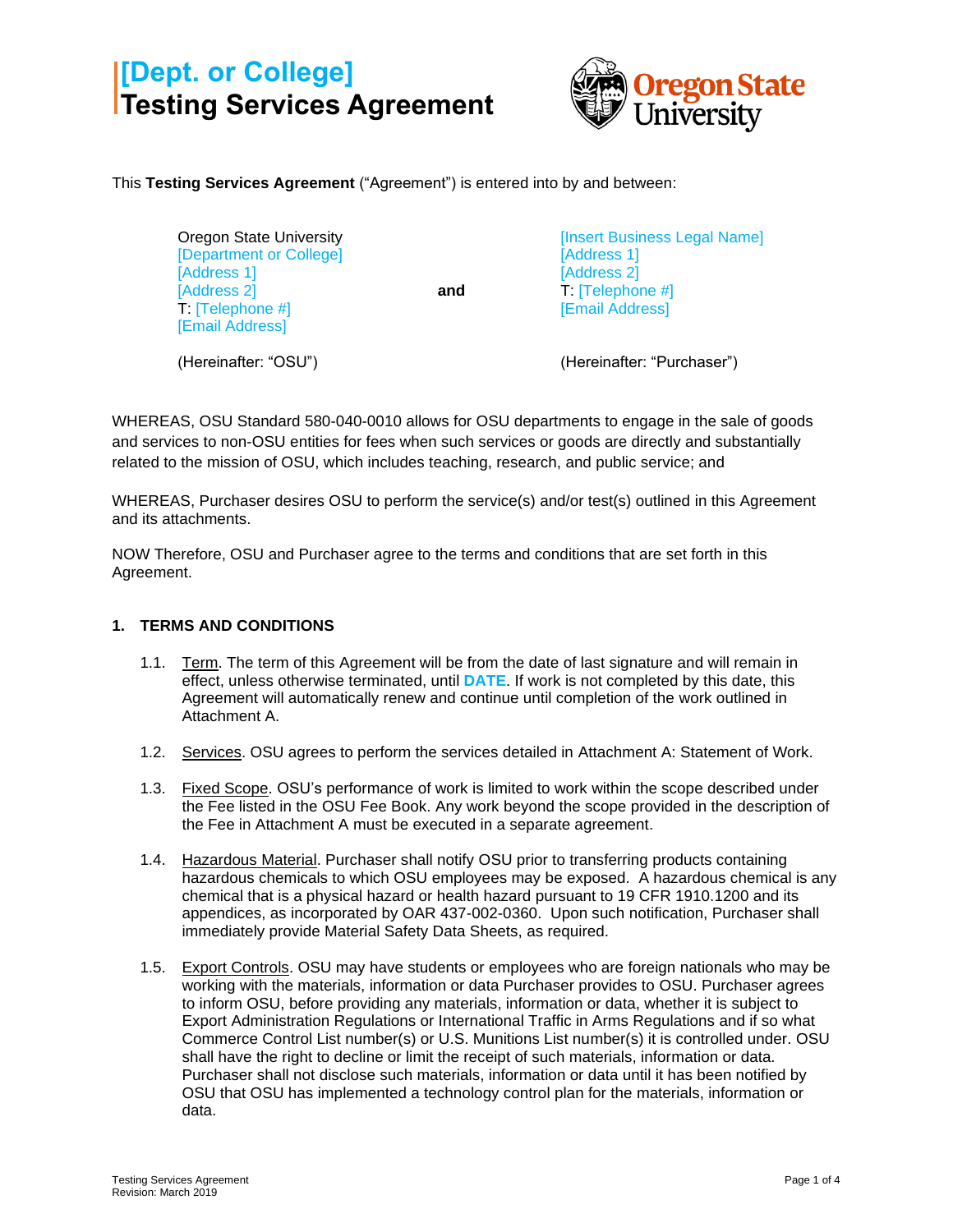#### **2. FINANCIAL CONSIDERATIONS**

- 2.1. Fee Rate. Rates listed in Attachment 'A' are subject to change. Purchaser will be charged at the current published rate at the time the Agreement is fully signed or upon the date the Services are ordered, whichever occurs later. For current rates, refer to the OSU Fee Book found on-line at [http://fees.oregonstate.edu.](http://fees.oregonstate.edu/)
- 2.2. Payment. Purchaser agrees to pay OSU **\$0.00** for the work outlined in Attachment A. Payment for each test will be made either in advance of testing or upon invoice, as directed by the Department performing test.
- 2.3. Late Payment. Amounts unpaid after thirty 30 days from the date of the invoice will accrue interest at the rate of 8% per annum until paid.

#### **3. GENERAL PROVISIONS**

- 3.1. Termination. Either party may terminate this Agreement, at any time, upon mutual written consent. All reasonable costs and non-cancellable obligations incurred by OSU at the time of termination will be reimbursed by Purchaser and OSU will return to Purchaser or destroy all unused materials provided by Purchaser.
- 3.2. Assignment. This Agreement is non-assignable and non-transferrable.
- 3.3. Intellectual Property. OSU has no interest in the deliverables provided in this Agreement. OSU and Purchaser acknowledge that neither party anticipates that any copyrights, trademarks, trade secrets, patents, or any other proprietary rights (collectively, "Intellectual Property Rights") will be generated during OSU's performance of services under this Agreement.
- 3.4. Confidentiality. "Confidential Information" means any materials, written information, and data marked "Confidential" by Purchaser or non-written information and data disclosed by Purchaser that is identified at the time of Purchaser disclosure to the OSU as confidential and is reduced to writing and transmitted to OSU within 30 days of such non-written disclosure. OSU agrees to use the same degree of care it uses to protect its own confidential information. OSU's obligations hereunder do not apply to information in the public domain or independently known or obtained by OSU. OSU's obligations under this provision are subject to the Oregon Public Records Law.
- 3.5. Liability. In no event will OSU be responsible for any damages or penalties resulting from OSU's testing services or reporting of results called for by this Agreement or from the use or distribution of the materials tested. Although OSU endeavors to provide accurate testing and reporting, the testing and reporting of results under this Agreement are provided by OSU without any warranty, express or implied, as to their accuracy. In no event will OSU be liable for any direct, indirect, special, punitive, or consequential damages resulting from the testing or reporting of test results under this Agreement. Purchaser agrees to indemnify and hold harmless OSU, its officers, agents, employees, and Board members against any claims arising out of Purchaser's use, sale, or distribution of materials tested and results received under this Agreement and against any claims arising out of Purchaser's breach of this Agreement.
- 3.6. Indemnification. The parties agree to indemnify and hold one another harmless from any loss, damage, injury, claim, or demand arising from their respective activities in connection with this Agreement. Neither party will be liable for any loss, damage, injury, claim, or demand arising from the negligence of the other party or its agents or employees. All of OSU's obligations and liabilities under this Agreement are subject to the limitations and conditions of the Oregon Tort Claims Act, ORS 30.260 through 30.300, and the Oregon Constitution, Article XI, Section 7.
- Testing Services Agreement Page 2 of 4 3.7. Relationship of Parties. Nothing in this Agreement will be deemed to make OSU and Purchaser partners or joint venturers or to create a relationship of principal and agent between them. Purchaser is not to be considered an agent or employee of OSU for any purpose and is not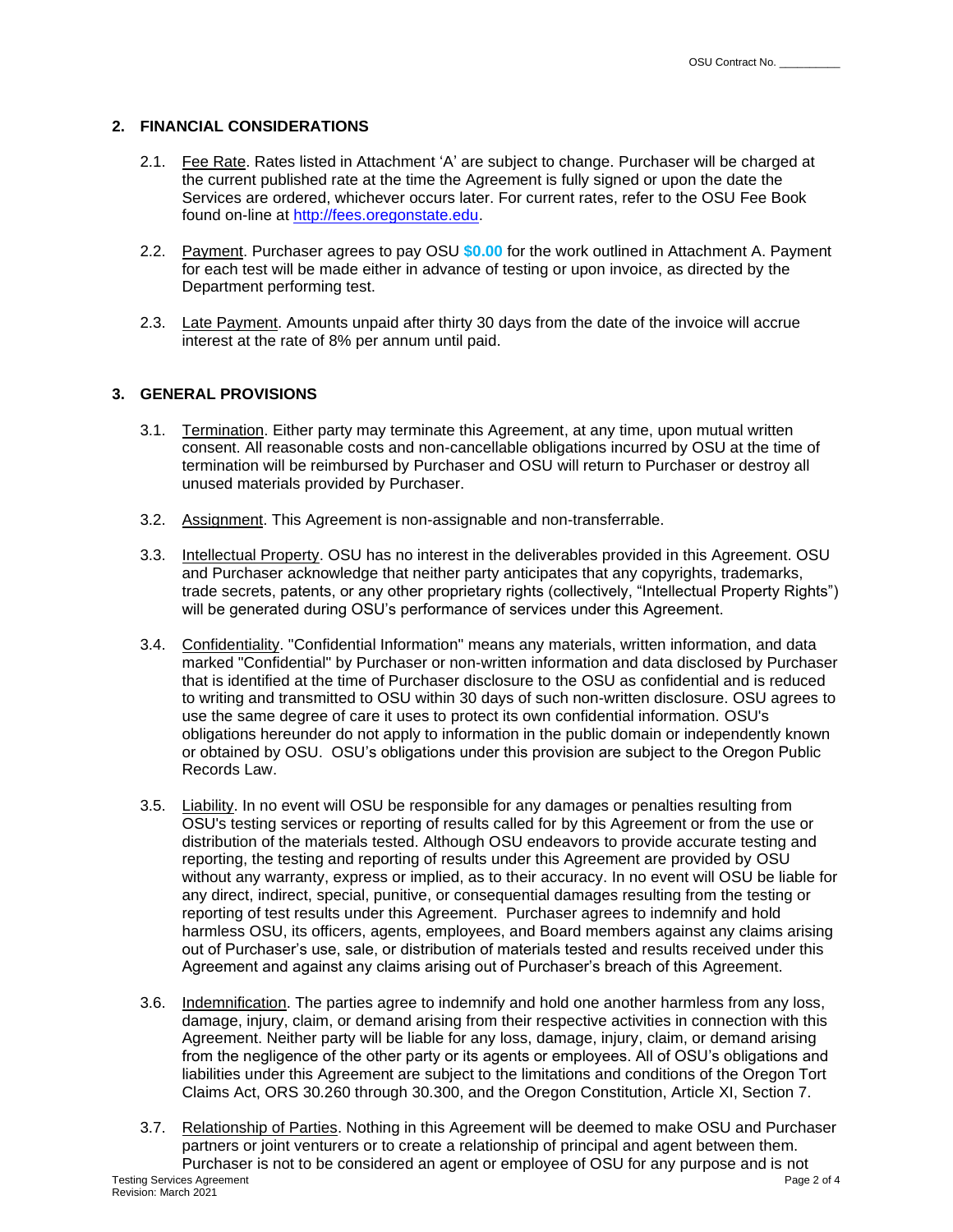entitled to any of the benefits that OSU provides for its employees.

- 3.8. Publicity. Neither party will use the name, service mark, trademark, or abbreviation thereof of the other party in any publicity, advertising, or news release without the prior written approval of the authorized representative of the other party. Specifically, and without limitation, Purchaser agrees not to advertise or promote Purchaser's material or product as having been tested at OSU or to assert that testing at OSU demonstrates or suggests any conclusions or characteristics regarding Purchaser's sample, material, or product.
- 3.9. Governing Law and Venue. This Agreement will be construed and enforced in accordance with the laws of the State of Oregon, without giving effect to the conflict of law principles thereof. Any action or suit brought by the parties relating to this Agreement will be brought and conducted solely and exclusively in the Circuit Court of Benton County for the State of Oregon. Purchaser hereby consents to the personal jurisdiction of such courts, waives any object to venue in such courts, and waives any claim that such forum is an inconvenient forum.
- 3.10. Force Majeure Event. Neither party shall be responsible nor liable for any losses arising out of any delay in or interruption of the performance of its obligations under this Agreement due to acts of God, strikes, lockouts, riots, acts of war, terrorism, epidemics, pandemics, or other health emergencies, governmental regulations, fire, severe weather conditions, flight delays, or other causes beyond the reasonable control of the party so affected at the time such causes arise (a "Force Majeure Event"). If delay due to a Force Majeure Event continues for an unreasonable time, then OSU is entitled to terminate the Agreement without penalty.
- 3.11. Conflicting Provisions. This Agreement and any/all attachments, schedules, and documents attached hereto are intended to be read and construed in harmony with each other. In the event any provisions in any attachment conflict with the provisions of this Agreement, then this Agreement shall control, and such conflicting provision shall be deemed removed and replaced with the governing provision herein.
- 3.12. Merger. This Agreement constitutes the entire agreement between the parties. There are no understandings, agreements, or representations, oral or written, not specified herein regarding this Agreement. No amendment, consent, or waiver of terms of this Agreement will bind either party unless in writing and signed by both parties. Any such amendment, consent, or waiver will be effective only in the specific instance and for the specific purpose given.

The parties, by their signatures below, acknowledge having read this Agreement, understand it, and agree to be bound by its terms and conditions.

| By OSU:                     |      | <b>By Purchaser:</b> |
|-----------------------------|------|----------------------|
| <b>Department Signature</b> | Date |                      |
| Contracts Officer   PCMM    | Date |                      |